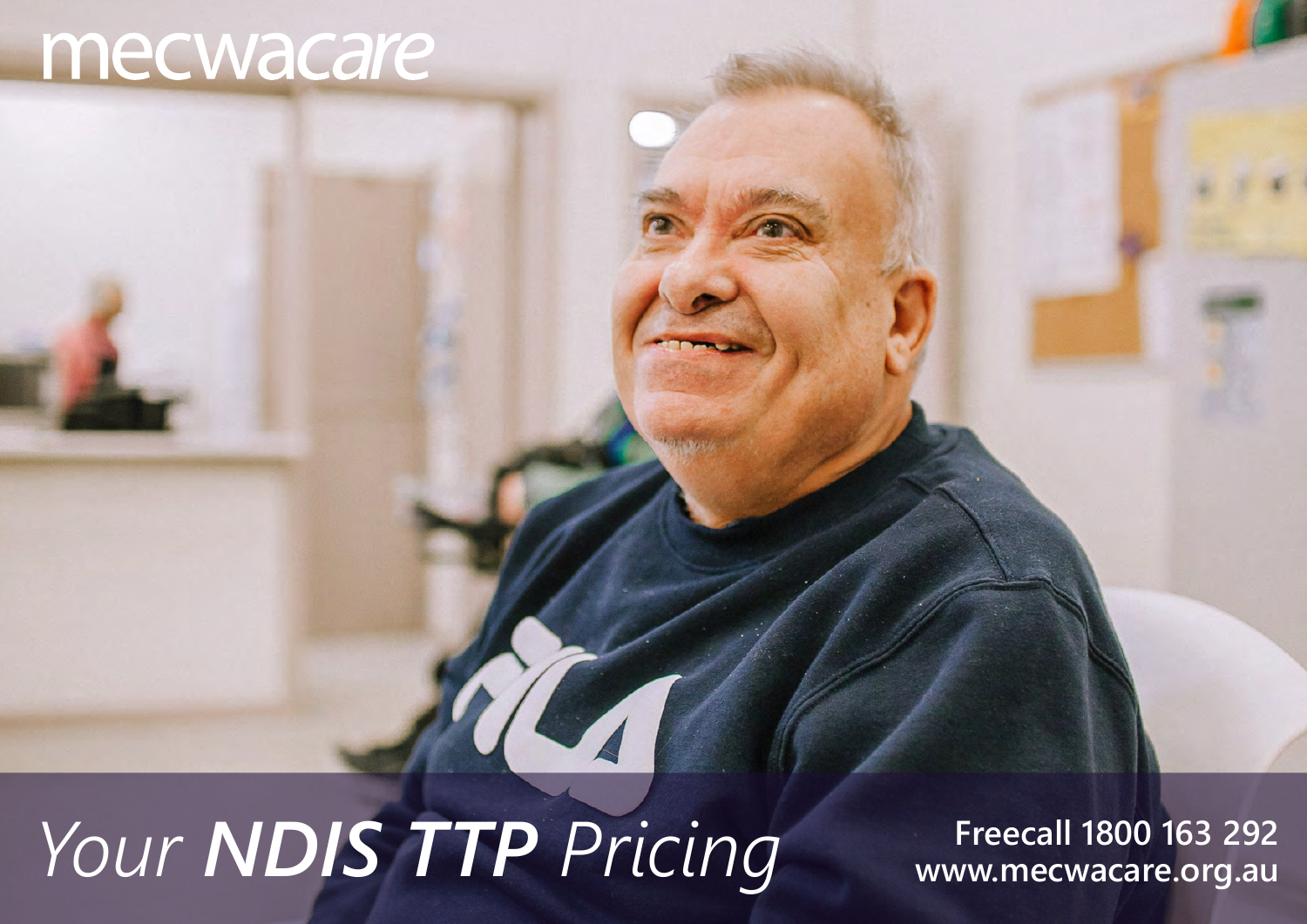| <b>Registration Group</b>                               | <b>Support Item Name</b>                                                                          | Day                                  | Support Item Number Unit of Measure |      | Price    |  |
|---------------------------------------------------------|---------------------------------------------------------------------------------------------------|--------------------------------------|-------------------------------------|------|----------|--|
|                                                         | Support Category 1 - Assistance with Daily Life (Core Supports)                                   |                                      |                                     |      |          |  |
| Daily Personal Activities                               | Assistance With Self-Care Activities - Standard - Weekday Night - TTP                             | Weekday Night                        | 01 002 0107 1 1 T                   | Hour | \$67.03  |  |
| Daily Personal Activities                               | Assistance From Live-In Carer                                                                     | 24 Hours - Weekdays & Weekends       | 01 003 0107 1 1                     | Hour | Quote    |  |
| Daily Personal Activities                               | Assistance With Personal Domestic Activities                                                      | Weekdays, Weekends & Public Holidays | 01 004 0107 1 1                     | Hour | \$51.22  |  |
| Daily Personal Activities                               | Assistance With Self-Care Activities - Night-Time Sleepover                                       | Sleepover                            | 01 010 0107 1 1                     | Each | \$242.95 |  |
| Daily Personal Activities                               | Assistance With Self-Care Activities - Standard - Weekday Daytime - TTP                           | Weekday Daytime                      | 01 011 0107 1 1 T                   | Hour | \$59.81  |  |
| Daily Personal Activities                               | Assistance With Self-Care Activities - Standard - Public Holiday - TTP                            | Public Holiday                       | 01 012 0107 1 1 T                   | Hour | \$132.09 |  |
| <b>Daily Personal Activities</b>                        | Assistance With Self-Care Activities - Standard - Saturday - TTP                                  | Saturday                             | 01 013 0107 1 1 T                   | Hour | \$83.89  |  |
| Daily Personal Activities                               | Assistance With Self-Care Activities - Standard - Sunday - TTP                                    | Sunday                               | 01 014_0107_1_1_T                   | Hour | \$107.99 |  |
| Daily Personal Activities                               | Assistance With Self-Care Activities - Standard - Weekday Evening - TTP                           | Weekday Evening                      | 01 015 0107 1 1 T                   | Hour | \$65.82  |  |
| <b>Household Tasks</b>                                  | House Cleaning And Other Household Activities                                                     | Weekdays, Weekends & Public Holidays | 01 020 0120 1 1                     | Hour | \$50.33  |  |
| Daily Personal Activities                               | Establishment Fee For Personal Care/Participation                                                 | Weekdays, Weekends & Public Holidays | 01 049 0107 1 1                     | Each | \$572.30 |  |
| Community Nursing Care                                  | Delivery Of Health Supports By An Enrolled Nurse - Weekday Daytime                                | <b>Weekdav Davtime</b>               | 01 600 0114 1 1                     | Hour | \$86.62  |  |
| <b>Community Nursing Care</b>                           | Delivery Of Health Supports By An Enrolled Nurse - Weekday Evening                                | Weekday Evening                      | 01 601 0114 1 1                     | Hour | \$95.55  |  |
| <b>Community Nursing Care</b>                           | Delivery Of Health Supports By An Enrolled Nurse - Saturday                                       | Saturday                             | 01 602 0114 1 1                     | Hour | \$123.57 |  |
| Community Nursing Care                                  | Delivery Of Health Supports By An Enrolled Nurse - Sunday                                         | Sunday                               | 01 603 0114 1 1                     | Hour | \$142.05 |  |
| Community Nursing Care                                  | Delivery Of Health Supports By An Enrolled Nurse - Public Holiday                                 | Public Holiday                       | 01 604 0114 1 1                     | Hour | \$160.52 |  |
| <b>Community Nursing Care</b>                           | Delivery Of Health Supports By An Enrolled Nurse - Weekday Night                                  | Weekday Night                        | 01 605 0114 1 1                     | Hour | \$97.33  |  |
| Community Nursing Care                                  | Delivery Of Health Supports By A Registered Nurse - Weekday Daytime                               | Weekday Daytime                      | 01 606 0114 1 1                     | Hour | \$107.25 |  |
| <b>Community Nursing Care</b>                           | Delivery Of Health Supports By A Registered Nurse - Weekday Evening                               | Weekday Evening                      | 01 607 0114 1 1                     | Hour | \$118.31 |  |
| <b>Community Nursing Care</b>                           | Delivery Of Health Supports By A Registered Nurse - Saturday                                      | Saturday                             | 01 608 0114 1 1                     | Hour | \$153.05 |  |
| Community Nursing Care                                  | Delivery Of Health Supports By A Registered Nurse - Sunday                                        | Sundav                               | 01 609 0114 1 1                     | Hour | \$175.95 |  |
|                                                         |                                                                                                   |                                      |                                     |      | \$198.85 |  |
| Community Nursing Care                                  | Delivery Of Health Supports By A Registered Nurse - Public Holiday                                | Public Holiday                       | 01 610 0114 1 1                     | Hour |          |  |
| <b>Community Nursing Care</b>                           | Delivery Of Health Supports By A Registered Nurse - Weekday Night                                 | Weekdav Night                        | 01 611 0114 1 1                     | Hour | \$120.51 |  |
| Daily Personal Activities                               | Provider travel - non-labour costs                                                                | Weekdays, Weekends & Public Holidays | 01_799_0107_1_1                     | Each | \$1.00   |  |
| <b>Community Nursing Care</b>                           | Provider travel - non-labour costs                                                                | Weekdavs, Weekends & Public Holidavs | 01 799 0114 1 1                     | Each | \$1.00   |  |
| <b>Household Tasks</b>                                  | Provider travel - non-labour costs                                                                | Weekdays, Weekends & Public Holidays | 01 799 0120 1 1                     | Each | \$1.00   |  |
|                                                         | Support Category 4 - Assistance with Social, Economic and Community Participation (Core Supports) |                                      |                                     |      |          |  |
| <b>High Intensity Daily Personal Activities</b>         | Establishment Fee For Personal Care/Participation                                                 | Weekdays, Weekends & Public Holidays | 04_049_0104_1_1                     | Each | \$572.30 |  |
| Participation In Community, Social And Civic Activities | Establishment Fee For Personal Care/Participation                                                 | Weekdays, Weekends & Public Holidays | 04 049 0125 1 1                     | Each | \$572.30 |  |
| Group And Centre Based Activities                       | Establishment Fee For Personal Care/Participation                                                 | Weekdays, Weekends & Public Holidays | 04 049 0136 1 1                     | Each | \$572.30 |  |
| Participation In Community, Social And Civic Activities | Access Community Social And Rec Activities - Public Holiday - TTP                                 | Public Holiday                       | 04 102 0125 6 1 T                   | Hour | \$132.09 |  |
| Participation In Community, Social And Civic Activities | Access Community Social And Rec Activities - Standard - Weekday Evening - TTP                     | Weekday Evening                      | 04_103_0125_6_1_T                   | Hour | \$65.82  |  |
| Participation In Community, Social And Civic Activities | Access Community Social And Rec Activities - Weekday Daytime - TTP                                | Weekday Daytime                      | 04 104 0125 6 1 T                   | Hour | \$59.81  |  |
| Participation In Community, Social And Civic Activities | Access Community Social And Rec Activities - Standard - Saturday - TTP                            | Saturday                             | 04_105_0125_6_1_T                   | Hour | \$83.89  |  |
| Participation In Community, Social And Civic Activities | Access Community Social And Rec Activities - Standard - Sunday - TTP                              | Sunday                               | 04 106 0125 6 1 T                   | Hour | \$107.99 |  |
| Group And Centre Based Activities                       | Group Activities In The Community - 1:2 - Standard - Weekday Daytime - TTP                        | Weekday Daytime                      | 04 111 0136 6 1 T                   | Hour | \$33.53  |  |
| <b>Group And Centre Based Activities</b>                | Group Activities In The Community - 1:2 - Standard - Saturday - TTP                               | Saturday                             | 04_112_0136_6_1_T                   | Hour | \$47.05  |  |
| Group And Centre Based Activities                       | Group Activities In The Community - 1:2 - Standard - Sunday - TTP                                 | Sunday                               | 04 113 0136 6 1 T                   | Hour | \$60.56  |  |
| Group And Centre Based Activities                       | Group Activities In The Community - 1:2 - Standard - Weekday Afternoon - TTP                      | Weekday Afternoon                    | 04 114 0136 6 1 T                   | Hour | \$36.91  |  |
| Group And Centre Based Activities                       | Group Activities In The Community - 1:3 - Standard - Weekday Daytime - TTP                        | Weekday Daytime                      | 04 120 0136 6 1 T                   | Hour | \$24.75  |  |
| Group And Centre Based Activities                       | Group Activities In The Community - 1:3 - Standard - Saturday - TTP                               | Saturday                             | 04_121_0136_6_1_T                   | Hour | \$34.72  |  |
| Group And Centre Based Activities                       | Group Activities In The Community - 1:3 - Standard - Sunday - TTP                                 | Sunday                               | 04 122 0136 6 1 T                   | Hour | \$44.70  |  |
| Group And Centre Based Activities                       | Group Activities In The Community - 1:3 - Standard - Weekday Afternoon - TTP                      | Weekday Afternoon                    | 04_123_0136_6_1_T                   | Hour | \$27.24  |  |
| Group And Centre Based Activities                       | Group Activities In The Community - 1:4 - Standard - Weekday Daytime - TTP                        | Weekday Daytime                      | 04 136 0136 6 1 T                   | Hour | \$20.36  |  |
| Group And Centre Based Activities                       | Group Activities In The Community - 1:4 - Standard - Weekday Afternoon - TTP                      | Weekday Afternoon                    | 04_137_0136_6_1_T                   | Hour | \$22.41  |  |
| Group And Centre Based Activities                       | Group Activities In The Community - 1:4 - Standard - Saturday - TTP                               | Saturday                             | 04_138_0136_6_1_T                   | Hour | \$28.56  |  |
| Group And Centre Based Activities                       | Group Activities In The Community - 1:4 - Standard - Sunday - TTP                                 | Sunday                               | 04 139 0136 6 1 T                   | Hour | \$36.77  |  |
|                                                         |                                                                                                   |                                      | 04 141 0136 6 1 T                   | Hour | \$17.72  |  |
| Group And Centre Based Activities                       | Group Activities In The Community - 1:5 - Standard - Weekday Daytime - TTP                        | Weekday Daytime                      |                                     |      |          |  |
| Group And Centre Based Activities                       | Group Activities In The Community - 1:5 - Standard - Weekday Afternoon - TTP                      | Weekday Afternoon                    | 04 142 0136 6 1 T                   | Hour | \$19.51  |  |
| <b>Group And Centre Based Activities</b>                | Group Activities In The Community - 1:5 - Standard - Saturday - TTP                               | Saturday                             | 04 143 0136 6 1                     | Hour | \$24.87  |  |
| Group And Centre Based Activities                       | Group Activities In The Community - 1:5 - Standard - Sunday - TTP                                 | Sunday                               | 04 144 0136 6 1 T                   | Hour | \$32.01  |  |
| High Intensity Daily Personal Activities                | Group Activities In The Community - 1:2 - Complex - Weekday Daytime - TTP                         | Weekday Daytime                      | 04_116_0104_6_1_T                   | Hour | \$36.17  |  |
| High Intensity Daily Personal Activities                | Group Activities In The Community - 1:2 - Complex - Saturday - TTP                                | Saturday                             | 04 117 0104 6 1 T                   | Hour | \$50.74  |  |
| High Intensity Daily Personal Activities                | Group Activities In The Community - 1:2 - Complex - Sunday - TTP                                  | Sunday                               | 04_118_0104_6_1_T                   | Hour | \$65.32  |  |
| High Intensity Daily Personal Activities                | Group Activities In The Community - 1:2 - Complex - Weekday Afternoon - TTP                       | Weekday Afternoon                    | 04 119 0104 6 1 T                   | Hour | \$39.81  |  |
| <b>High Intensity Daily Personal Activities</b>         | Group Activities In The Community - 1:3 - Complex - Weekday Daytime - TTP                         | Weekday Daytime                      | 04 124 0104 6 1 T                   | Hour | \$26.70  |  |
| High Intensity Daily Personal Activities                | Group Activities In The Community - 1:3 - Complex - Saturday - TTP                                | Saturday                             | 04 125 0104 6 1 T                   | Hour | \$37.45  |  |
| High Intensity Daily Personal Activities                | Group Activities In The Community - 1:3 - Complex - Sunday - TTP                                  | Sundav                               | 04_126_0104_6_1_T                   | Hour | \$48.21  |  |
| High Intensity Daily Personal Activities                | Group Activities In The Community - 1:3 - Complex - Weekday Afternoon - TTP                       | Weekday Afternoon                    | 04 127 0104 6 1 T                   | Hour | \$29.38  |  |
| High Intensity Daily Personal Activities                | Group Activities In The Community - 1:4 - Complex - Weekday Daytime - TTP                         | Weekday Daytime                      | 04 146 0104 6 1 T                   | Hour | \$21.96  |  |
| <b>High Intensity Daily Personal Activities</b>         | Group Activities In The Community - 1:4 - Complex - Weekday Afternoon - TTP                       | Weekday Afternoon                    | 04 147 0104 6 1 T                   | Hour | \$24.17  |  |
| High Intensity Daily Personal Activities                | Group Activities In The Community - 1:4 - Complex - Saturday - TTP                                | Saturdav                             | 04 148 0104 6 1 T                   | Hour | \$30.81  |  |
| High Intensity Daily Personal Activities                | Group Activities In The Community - 1:4 - Complex - Sunday - TTP                                  | Sunday                               | 04_149_0104_6_1_T                   | Hour | \$39.66  |  |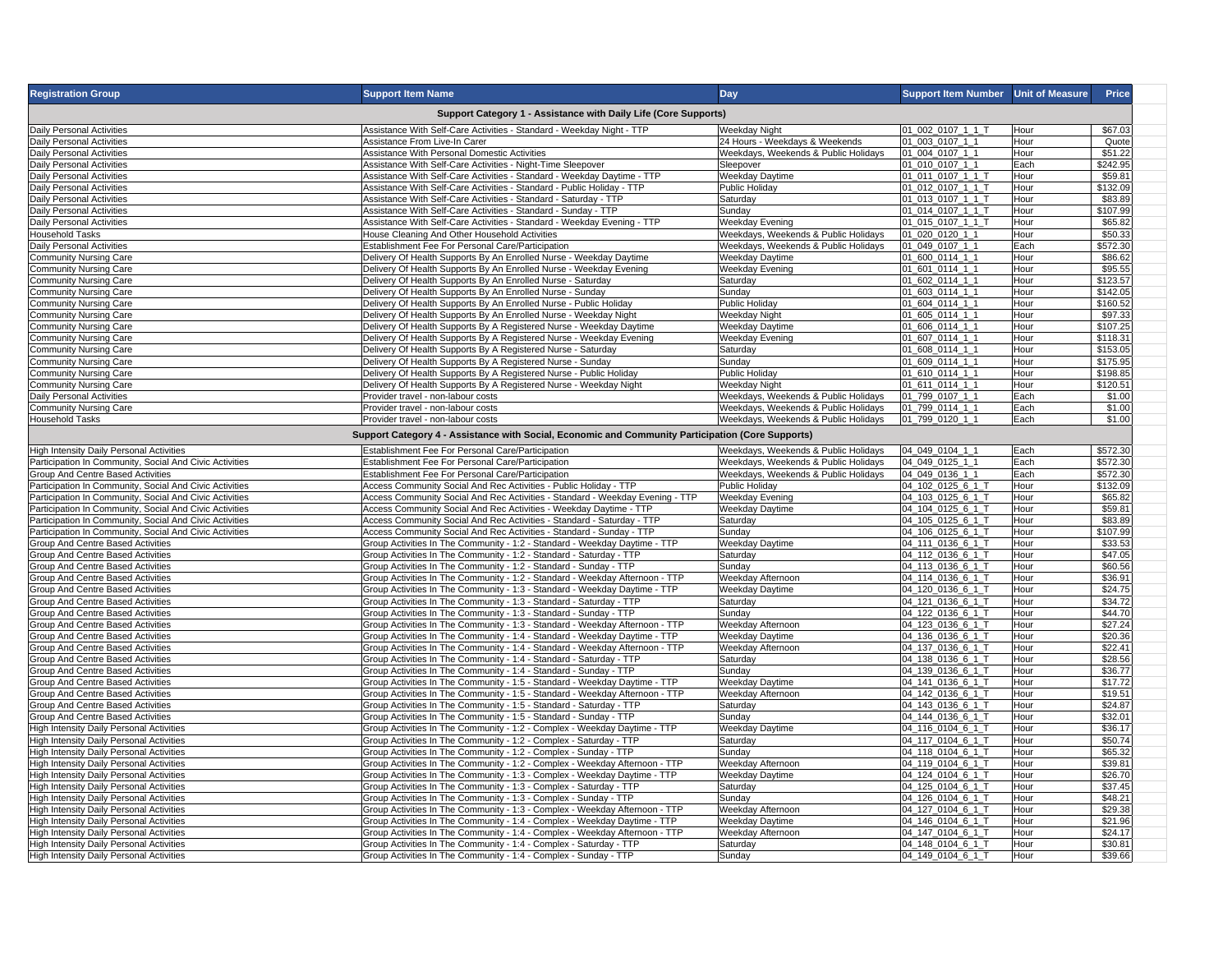| High Intensity Daily Personal Activities                                     | Group Activities In The Community - 1:5 - Complex - Weekday Daytime - TTP             | Weekday Daytime                      | 04_151_0104_6_1_T | Hour | \$19.1   |
|------------------------------------------------------------------------------|---------------------------------------------------------------------------------------|--------------------------------------|-------------------|------|----------|
|                                                                              |                                                                                       |                                      |                   |      | \$21.04  |
| <b>High Intensity Daily Personal Activities</b>                              | Group Activities In The Community - 1:5 - Complex - Weekday Afternoon - TTP           | Weekday Afternoon                    | 04 152 0104 6 1 T | Hour |          |
| High Intensity Daily Personal Activities                                     | Group Activities In The Community - 1:5 - Complex - Saturday - TTP                    | Saturday                             | 04 153 0104 6 1 T | Hour | \$26.82  |
| High Intensity Daily Personal Activities                                     | Group Activities In The Community - 1:5 - Complex - Sunday - TTP                      | Sunday                               | 04 154 0104 6 1   | Hour | \$34.5   |
| Group And Centre Based Activities                                            | Group Activities In A Centre - 1:1 - Standard - Weekday Daytime - TTP                 | Weekday Daytime                      | 04_160_0136_6_1_1 | Hour | \$62.0   |
| Group And Centre Based Activities                                            | Group Activities In A Centre - 1:1 - Standard - Weekday Afternoon - TTP               | Weekday Afternoon                    | 04 161 0136 6 1 T | Hour | \$68.08  |
| Group And Centre Based Activities                                            | Group Activities In A Centre - 1:1 - Standard - Saturday - TTP                        | Saturday                             | 04 162 0136 6 1 T | Hour | \$86.18  |
| Group And Centre Based Activities                                            | Group Activities In A Centre - 1:1 - Standard - Sunday - TTP                          | Sunday                               | 04 163 0136 6 1 T | Hour | \$110.31 |
| Group And Centre Based Activities                                            | Group Activities In A Centre - 1:2 - Standard - Weekday Davtime - TTP                 | Weekday Daytime                      | 04_165_0136_6_1_1 | Hour | \$35.70  |
| <b>Group And Centre Based Activities</b>                                     | Group Activities In A Centre - 1:2 - Standard - Weekday Afternoon - TTP               | Weekday Afternoon                    | 04_166_0136_6_1_1 | Hour | \$39.08  |
| Group And Centre Based Activities                                            | Group Activities In A Centre - 1:2 - Standard - Saturday - TTP                        | Saturday                             | 04_167_0136_6_1_T | Hour | \$49.22  |
|                                                                              |                                                                                       |                                      |                   |      |          |
| Group And Centre Based Activities                                            | Group Activities In A Centre - 1:2 - Standard - Sunday - TTP                          | Sunday                               | 04_168_0136_6_1_T | Hour | \$62.73  |
| Group And Centre Based Activities                                            | Group Activities In A Centre - 1:3 - Standard - Weekday Daytime - TTP                 | Weekday Daytime                      | 04_170_0136_6_1_1 | Hour | \$26.92  |
| <b>Group And Centre Based Activities</b>                                     | Group Activities In A Centre - 1:3 - Standard - Weekday Afternoon - TTP               | Weekday Afternoon                    | 04_171_0136_6_1_T | Hour | \$29.41  |
| <b>Group And Centre Based Activities</b>                                     | Group Activities In A Centre - 1:3 - Standard - Saturday - TTP                        | Saturday                             | 04_172_0136_6_1_T | Hour | \$36.89  |
| <b>Group And Centre Based Activities</b>                                     | Group Activities In A Centre - 1:3 - Standard - Sunday - TTP                          | Sunday                               | 04 173 0136 6 1 T | Hour | \$46.87  |
| Group And Centre Based Activities                                            | Group Activities In A Centre - 1:4 - Standard - Weekday Daytime - TTP                 | Weekday Daytime                      | 04_175_0136_6_1_1 | Hour | \$22.53  |
| Group And Centre Based Activities                                            | Group Activities In A Centre - 1:4 - Standard - Weekday Afternoon - TTP               | Weekday Afternoon                    | 04 176 0136 6 1   | Hour | \$24.58  |
| Group And Centre Based Activities                                            | Group Activities In A Centre - 1:4 - Standard - Saturday - TTP                        | Saturday                             | 04_177_0136_6_1_1 | Hour | \$30.73  |
| <b>Group And Centre Based Activities</b>                                     | Group Activities In A Centre - 1:4 - Standard - Sunday - TTP                          | Sunday                               | 04 178 0136 6 1 T | Hour | \$38.94  |
|                                                                              |                                                                                       |                                      |                   |      |          |
| Group And Centre Based Activities                                            | Group Activities In A Centre - 1:5 - Standard - Weekday Daytime - TTP                 | Weekday Daytime                      | 04 180 0136 6 1 T | Hour | \$19.89  |
| Group And Centre Based Activities                                            | Group Activities In A Centre - 1:5 - Standard - Weekday Afternoon - TTP               | Weekday Afternoon                    | 04 181 0136 6 1 1 | Hour | \$21.68  |
| Group And Centre Based Activities                                            | Group Activities In A Centre - 1:5 - Standard - Saturday - TTP                        | Saturday                             | 04 182 0136 6 1 T | Hour | \$27.04  |
| Group And Centre Based Activities                                            | Group Activities In A Centre - 1:5 - Standard - Sunday - TTP                          | Sunday                               | 04_183_0136_6_1_T | Hour | \$34.18  |
| High Intensity Daily Personal Activities                                     | Group Activities In A Centre - 1:1 - Complex - Weekday Daytime - TTP                  | Weekday Daytime                      | 04 185 0104 6 1 T | Hour | \$66.76  |
| High Intensity Daily Personal Activities                                     | Group Activities In A Centre - 1:1 - Complex - Weekday Afternoon - TTP                | Weekday Afternoon                    | 04_186_0104_6_1_T | Hour | \$73.26  |
| High Intensity Daily Personal Activities                                     | Group Activities In A Centre - 1:1 - Complex - Saturday - TTP                         | Saturday                             | 04 187 0104 6 1   | Hour | \$92.78  |
| High Intensity Daily Personal Activities                                     | Group Activities In A Centre - 1:1 - Complex - Sunday - TTP                           | Sunday                               | 04_188_0104_6_1_1 | Hour | \$118.8' |
| <b>High Intensity Daily Personal Activities</b>                              | Group Activities In A Centre - 1:2 - Complex - Weekday Daytime - TTP                  | Weekday Daytime                      | 04 190 0104 6 1 1 | Hour | \$38.34  |
|                                                                              | Group Activities In A Centre - 1:2 - Complex - Weekday Afternoon - TTP                |                                      | 04 191 0104 6 1 T | Hour | \$41.98  |
| High Intensity Daily Personal Activities                                     |                                                                                       | Weekday Afternoon                    |                   |      |          |
| High Intensity Daily Personal Activities                                     | Group Activities In A Centre - 1:2 - Complex - Saturday - TTP                         | Saturday                             | 04 192 0104 6 1   | Hour | \$52.91  |
| <b>High Intensity Daily Personal Activities</b>                              | Group Activities In A Centre - 1:2 - Complex - Sunday - TTP                           | Sunday                               | 04 193 0104 6 1 T | Hour | \$67.49  |
| High Intensity Daily Personal Activities                                     | Group Activities In A Centre - 1:3 - Complex - Weekday Daytime - TTP                  | Weekday Daytime                      | 04 195 0104 6 1 T | Hour | \$28.87  |
| <b>High Intensity Daily Personal Activities</b>                              | Group Activities In A Centre - 1:3 - Complex - Weekday Afternoon - TTP                | Weekday Afternoon                    | 04 196 0104 6 1 T | Hour | \$31.55  |
| <b>High Intensity Daily Personal Activities</b>                              | Group Activities In A Centre - 1:3 - Complex - Saturday - TTP                         | Saturday                             | 04 197 0104 6 1 T | Hour | \$39.62  |
| <b>High Intensity Daily Personal Activities</b>                              | Group Activities In A Centre - 1:3 - Complex - Sunday - TTP                           | Sunday                               | 04 198 0104 6 1   | Hour | \$50.38  |
| High Intensity Daily Personal Activities                                     | Group Activities In A Centre - 1:4 - Complex - Weekday Daytime - TTP                  | Weekday Daytime                      | 04_200_0104_6_1_T | Hour | \$24.1   |
| High Intensity Daily Personal Activities                                     | Group Activities In A Centre - 1:4 - Complex - Weekday Afternoon - TTP                | Weekday Afternoon                    | 04_201_0104_6_1_T | Hour | \$26.34  |
| High Intensity Daily Personal Activities                                     | Group Activities In A Centre - 1:4 - Complex - Saturday - TTP                         | Saturday                             | 04_202_0104_6_1_T | Hour | \$32.98  |
|                                                                              |                                                                                       |                                      |                   |      |          |
| High Intensity Daily Personal Activities                                     | Group Activities In A Centre - 1:4 - Complex - Sunday - TTP                           | Sunday                               | 04 203 0104 6 1 1 | Hour | \$41.83  |
| High Intensity Daily Personal Activities                                     | Group Activities In A Centre - 1:5 - Complex - Weekday Daytime - TTP                  | Weekday Daytime                      | 04_205_0104_6_1_1 | Hour | \$21.29  |
| High Intensity Daily Personal Activities                                     | Group Activities In A Centre - 1:5 - Complex - Weekday Afternoon - TTP                | Weekday Afternoon                    | 04_206_0104_6_1_1 | Hour | \$23.21  |
| High Intensity Daily Personal Activities                                     | Group Activities In A Centre - 1:5 - Complex - Saturday - TTP                         | Saturday                             | 04 207 0104 6 1 T | Hour | \$28.99  |
| High Intensity Daily Personal Activities                                     | Group Activities In A Centre - 1:5 - Complex - Sunday - TTP                           | Sunday                               | 04_208_0104_6_1_T | Hour | \$36.70  |
| Participation In Community, Social And Civic Activities                      | <b>Activity Based Transport</b>                                                       | Weekdays, Weekends & Public Holidays | 04 590 0125 6 1   | Each | \$1.00   |
| Group And Centre Based Activities                                            | <b>Activity Based Transport</b>                                                       | Weekdays, Weekends & Public Holidays | 04_591_0136_6_1   | Each | \$1.00   |
| High Intensity Daily Personal Activities                                     | Activity Based Transport                                                              | Weekdays, Weekends & Public Holidays | 04 592 0104 6 1   | Each | \$1.00   |
| High Intensity Daily Personal Activities                                     | Provider travel - non-labour costs                                                    | Neekdays, Weekends & Public Holidays | 04_799_0104 6 1   | Each | \$1.00   |
| Participation In Community, Social And Civic Activities                      | Provider travel - non-labour costs                                                    | Weekdays, Weekends & Public Holidays | 04 799 0125 6 1   | Each | \$1.00   |
| Group And Centre Based Activities                                            | Provider travel - non-labour costs                                                    | Weekdays, Weekends & Public Holidays | 04 799 0136 6 1   | Each | \$1.00   |
|                                                                              |                                                                                       |                                      |                   |      |          |
|                                                                              | <b>Support Category 7 - Support Coordination (Capacity Building)</b>                  |                                      |                   |      |          |
| Assistance In Coordinating Or Managing Life Stages, Transitions And Supports | Level 1: Support Connection                                                           | Weekdays, Weekends & Public Holidays | 07 001 0106 8 3   | Hour | \$65.09  |
|                                                                              | evel 2: Coordination Of Supports                                                      | Weekdays, Weekends & Public Holidays | 07 002 0106 8 3   | Hour | \$100.14 |
| Assistance In Coordinating Or Managing Life Stages, Transitions And Supports |                                                                                       |                                      |                   |      |          |
| Assistance In Coordinating Or Managing Life Stages, Transitions And Supports | Provider travel - non-labour costs                                                    | Weekdays, Weekends & Public Holidays | 07 799 0106 6 3   | Each | \$1.00   |
|                                                                              | Support Category 9 - Increased Social and Community Participation (Capacity Building) |                                      |                   |      |          |
| Development Of Daily Living And Life Skills                                  | Skills Development And Training                                                       | Weekdays, Weekends & Public Holidays | 09 009 0117 6 3   | Hour | \$65.09  |
| Development Of Daily Living And Life Skills                                  | Provider travel - non-labour costs                                                    | Weekdays, Weekends & Public Holidays | 09 799 0117 6 3   | Each | \$1.00   |
|                                                                              | Support Category 15 - Improved Daily Living Skills (Capacity Building)                |                                      |                   |      |          |
| Assistance In Coordinating Or Managing Life Stages, Transitions And Supports | Assistance With Decision Making Daily Planning and Budgeting                          | Weekdays, Weekends & Public Holidays | 15 035 0106 1 3   | Hour | \$57.1   |
| <b>Community Nursing Care</b>                                                | Individual Assessment And Support By A Nurse                                          | Weekdays, Weekends & Public Holidays | 15 036 0114 1 3   | Hour | \$124.05 |
|                                                                              |                                                                                       |                                      |                   |      |          |
| Development Of Daily Living And Life Skills                                  | ndividual Skill Development And Training Including Public Transport Training          | Weekdays, Weekends & Public Holidays | 15_037_0117_1_3   | Hour | \$57.10  |
| Community Nursing Care                                                       | Delivery Of Health Supports By An Enrolled Nurse - Weekday Daytime                    | Weekday Daytime                      | 15 400 0114 1 3   | Hour | \$86.62  |
| <b>Community Nursing Care</b>                                                | Delivery Of Health Supports By An Enrolled Nurse - Weekday Evening                    | Weekday Evening                      | 15 401 0114 1 3   | Hour | \$95.55  |
| Community Nursing Care                                                       | Delivery Of Health Supports By An Enrolled Nurse - Saturday                           | Saturday                             | 15 402 0114 1 3   | Hour | \$123.57 |
| <b>Community Nursing Care</b>                                                | Delivery Of Health Supports By An Enrolled Nurse - Sunday                             | Sunday                               | 15 403 0114 1 3   | Hour | \$142.05 |